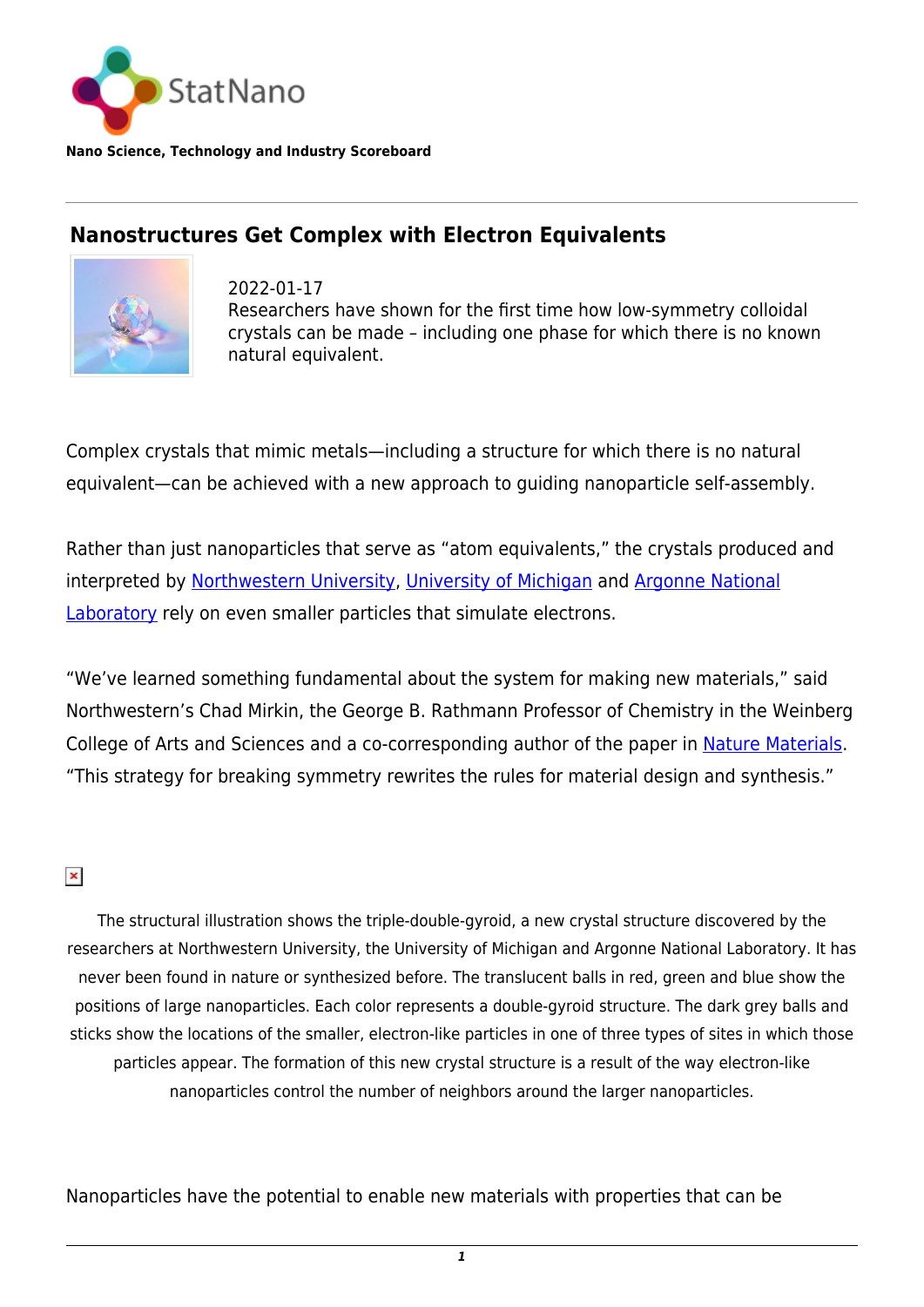carefully designed, but one of the big challenges is making these materials self-assemble. Nanoparticles are too small and numerous to build brick by brick.

Colloidal crystals are a family of self-assembled arrays made by nanoparticles, with potential applications in photonics. Crystals that can transform light may be engineered for everything from light sensors and lasers to communications and computing.

"Using large and small nanoparticles, where the smaller ones move around like electrons in a crystal of metal atoms, is a whole new approach to building complex colloidal crystal structures," said Sharon Glotzer, the Anthony C. Lembke Department Chair of Chemical Engineering at U-M and a co-corresponding author.

Mirkin's team created colloidal crystals by coating metal nanoparticles with DNA to make them stick to one another. The DNA strands are self-complementary, which means they bond to one another. By tuning parameters like the length of the DNA and how densely the nanoparticles are coated, the metal nanoparticles can be "programmed" to arrange themselves in specified ways. As a result, they are called programmable atom equivalents.

However, the "atoms" in this crystal—spheres with an even coating of DNA—are the same in all directions, so they tend to build symmetric structures. To build less symmetric structures, they needed something to break the symmetry.

"Building on Chad's prior discovery of 'electron equivalents' with Northwestern's Monica Olvera De La Cruz, we explored more complex structures where control over the number of neighbors around each particle produced further symmetry-breaking," Glotzer said.

Smaller metal spheres, with fewer DNA strands to make them less sticky, end up acting like electrons in an arrangement of larger nanoparticle "atoms." They roved around the interior of the structure, stabilizing the lattice of large nanoparticles. Mirkin's team varied the stickiness of the "electron" nanoparticles to get different structures, as well as changing the temperature and the ratio of nanoparticle "atoms" and "electrons."

They analyzed these structures aided by small-angle x-ray scattering studies carried out with Byeongdu Lee, a physicist at Argonne National Laboratory and a co-corresponding author. That data revealed three complex, low-symmetry structures. One, whose twisted tunnels are

*2*